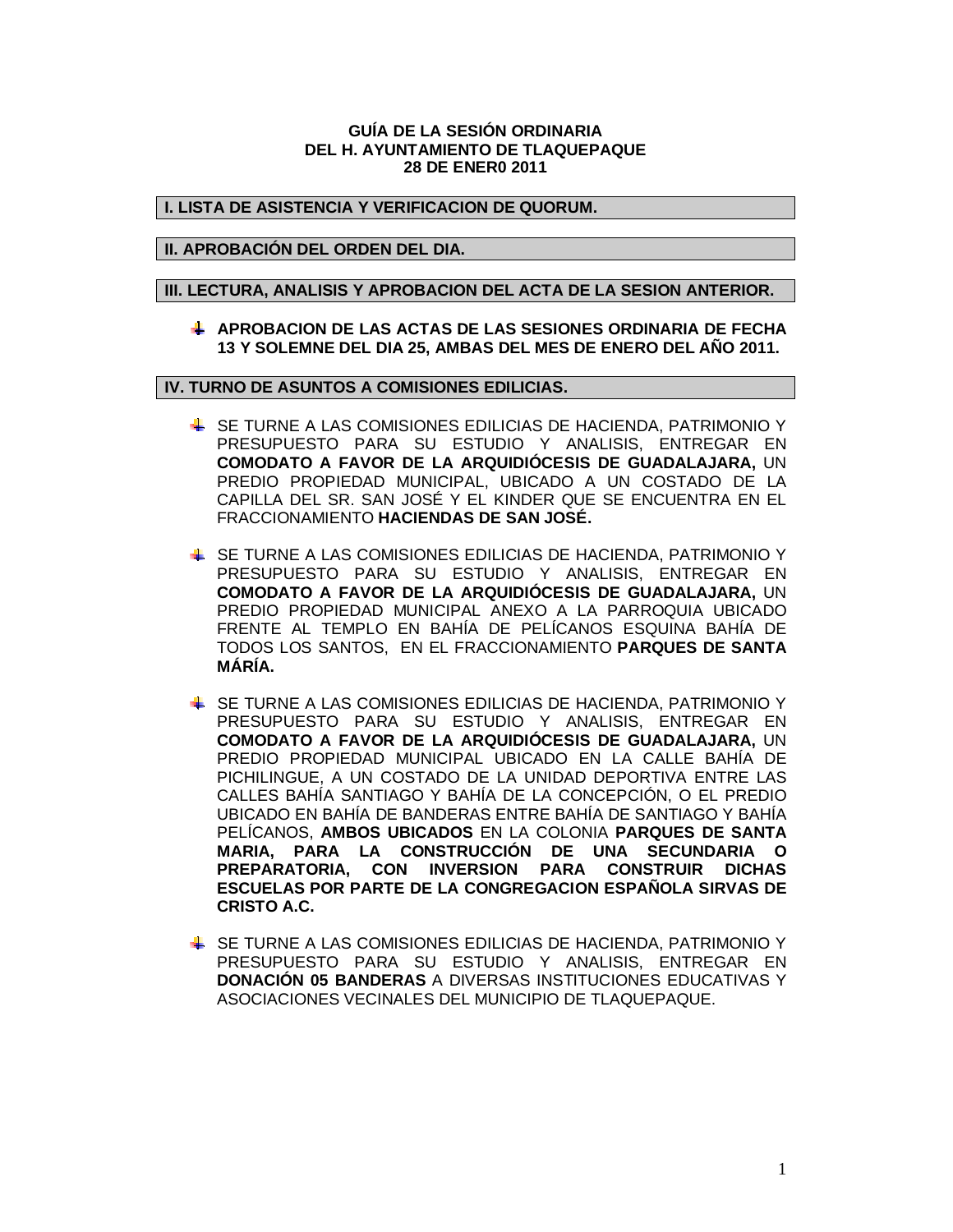SE TURNE A LAS COMISIONES EDILICIAS DE HACIENDA, PATRIMONIO Y PRESUPUESTO PARA SU ESTUDIO Y ANALISIS, ENTREGAR EN **DONACIÓN A LA ASOCIACION DE MEDICOS Y ENFERMERAS DE SAN MARTIN DE LAS FLORES**, UN VEHÍCULO TIPO CAMIONETA PARA TRANSPORTAR MATERIAL MÉDICO Y HUMANO.

**V. LECTURA, EN CASO DE DEBATE Y APROBACION DE DICTAMENES DE COMISIONES.**

- EXP. 286/2010, DICTAMEN EN SENTIDO PROCEDENTE QUE TIENE POR OBJETO: SE APRUEBE LA ADICIÓN DEL TITULO SEXTO DENOMINADO **"DE LA OBLIGACIÓN DE CAUCIONAR EL MANEJO DE RECURSOS",** ASÍ COMO LA ADICIÓN DE UN ARTICULO 139 AL REGLAMENTO INTERIOR DEL AYUNTAMIENTO Y DE LA ADMINISTRACIÓN PUBLICA DEL MUNICIPIO, EN EL QUE SE ESTABLEZCA A LOS SERVIDORES PÚBLICOS QUE DEBEN CAUCIONAR EL MANEJO DE RECURSOS, EN EL EJERCICIO DE SUS FUNCIONES, Y DETERMINE EL PLAZO PARA EL OTORGAMIENTO DE LA CAUCIÓN DE REFERENCIA Y DISPONGA SOBRE LOS CASOS DE INCUMPLIMIENTO.
- EXP. 07/2010, DICTAMEN EN SENTIDO PROCEDENTE QUE TIENE POR OBJETO: SE APRUEBE MODIFICAR EL **ARTICULO 107** DEL CAPITULO IV DEL **REGLAMENTO INTERIOR DEL AYUNTAMIENTO** Y DE LA ADMINISTRACION PUBLICA DEL MUNICIPIO DE TLAQUEPAQUE.
- EXP. 181/2010, DICTAMEN EN SENTIDO PROCEDENTE QUE TIENE POR OBJETO: SE APRUEBEN LAS **REFORMAS, MODIFICACIONES Y ADICIONES** AL REGLAMENTO PARA EL **RETIRO DE BIENES ABANDONADOS EN LA VIA PUBLICA** PARA EL MUNICIPIO DE TLAQUEPAQUE.
- EXP. 211/2010, DICTAMEN EN SENTIDO PROCEDENTE QUE TIENE POR OBJETO: SE APRUEBA MODIFICAR EL **ARTÍCULO 6°** DEL REGLAMENTO **DE LA MEDALLA AL MÉRITO DEPORTIVO DEL MUNICIPIO DE TLAQUEPAQUE.**
- EXP. 05/2011, DICTAMEN EN SENTIDO PROCEDENTE QUE TIENE POR OBJETO: SE APRUEBE EL **PROGRAMA OPERATIVO ANUAL PARA EL EJERCICIO FISCAL 2011.**
- EXP. 02/2011, DICTAMEN EN SENTIDO PROCEDENTE QUE TIENE POR OBJETO: SE APRUEBA EL CONVENIO DE COLABORACIÓN CON LA **CÁMARA DE COMERCIO ESPAÑOLA,** MISMO QUE TENDRÁ COMO OBJETIVO PRIMORDIAL EL PROMOVER EL COMERCIO, LA INVERSIÓN E INTERCAMBIO DE TIPO CULTURALES, ARTESANALES, EDUCATIVOS, DEPORTIVOS, INDUSTRIALES, AGROPECUARIOS Y ALTRUISTAS ENTRE EL MUNICIPIO DE TLAQUEPAQUE, JALISCO Y ESPAÑA.
- **EXP. 193/2010, DICTAMEN EN SENTIDO PROCEDENTE QUE TIENE POR** OBJETO: SE APRUEBA LA **ASIGNACIÓN DE NOMENCLATURA** A UNA CALLE Y TRES PRIVADAS QUE EN LA ACTUALIDAD NO CUENTAN CON NOMBRE OFICIAL, UBICADAS **EN LA COLONIA ARTESANOS.**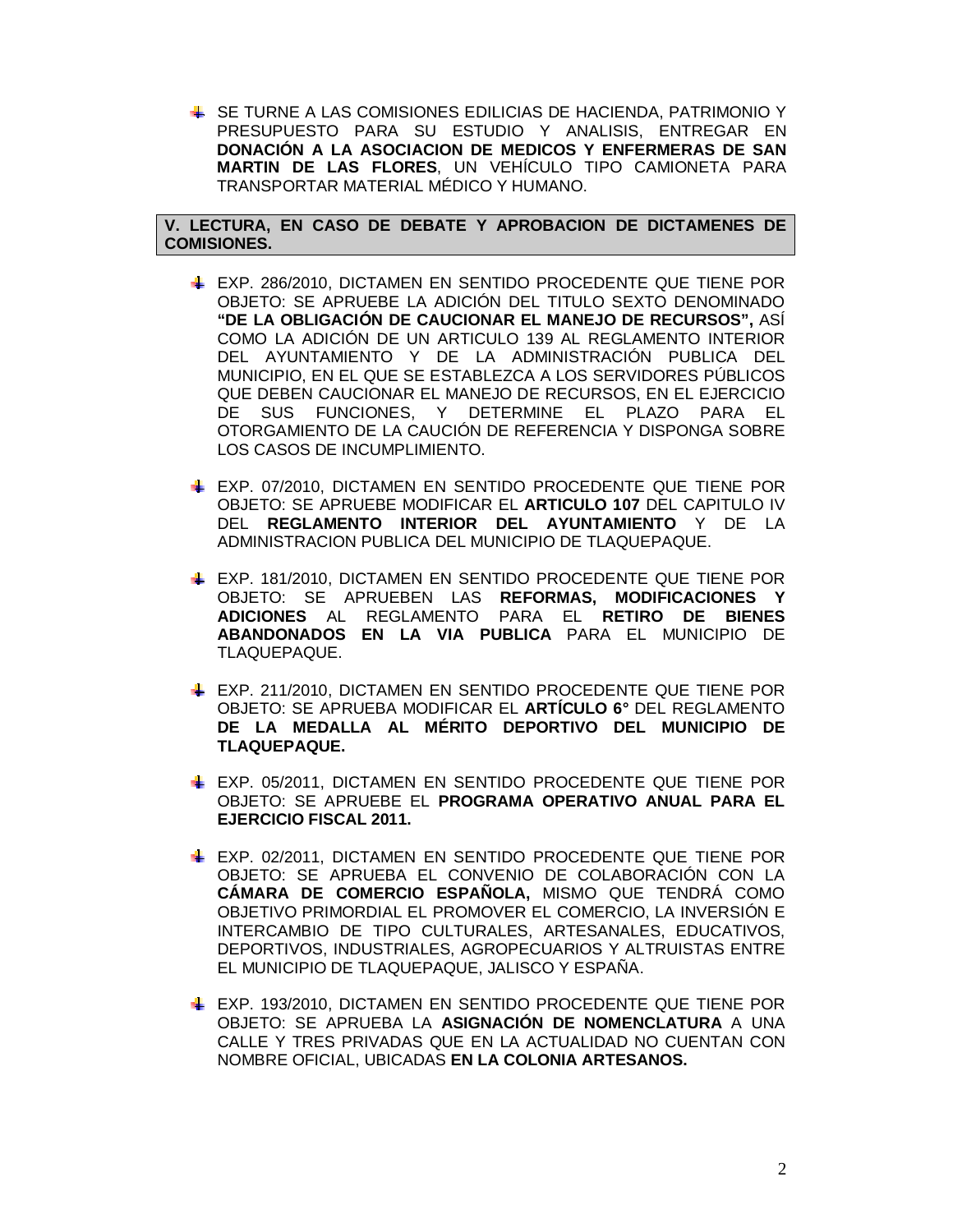# **VI. ASUNTOS GENERALES.**

- SE AUTORICE LA CREACIÓN DE UN FONDO REVOLVENTE POR LA CANTIDAD DE \$1'000,000.00 (UN MILLÓN DE PESOS 00/100 M. N.) PARA EL OTORGAMIENTO DE **PRÉSTAMOS POR LA CANTIDAD DE \$2,000.00** (DOS MIL PESOS 00/100 M. N.) A LOS SERVIDORES PÚBLICOS SINDICALIZADOS DEL AYUNTAMIENTO DE TLAQUEPAQUE, PARA APLICARSE EN EL EJERCICIO FISCAL 2011.
- SE APRUEBE SOLICITAR AL CONGRESO DEL ESTADO DE JALISCO, AUTORICE AL AYUNTAMIENTO DE TLAQUEPAQUE APLIQUE EL BENEFICIO A LOS CONTRIBUYENTES DEL **75% DE DESCUENTO SOBRE LOS RECARGOS** GENERADOS HASTA EL AÑO 2010 POR FALTA DE PAGO OPORTUNO EN LOS CONCEPTOS DE PAGO TOTAL O QUE CELEBREN CONVENIO FORMAL DE PAGO EN PARCIALIDADES, RESPECTO DE LOS ADEUDOS PROVENIENTES DE IMPUESTOS, CONTRIBUCIONES ESPECIALES, DERECHOS O PRODUCTOS, TALES COMO LICENCIAS DE GIRO Y ANUNCIOS, LICENCIAS O PERMISOS DE CONSTRUCCIÓN, DERECHOS DE USO DE PISO POR ESTACIONAMIENTOS, ESPACIOS ABIERTOS, MERCADOS, PANTEONES ENTRE OTROS.
- SE AUTORICE AL PRESIDENTE MUNICIPAL, SECRETARIO DEL AYUNTAMIENTO, SINDICO MUNICIPAL Y ENCARGADO DE LA HACIENDA MUNICIPAL, PARA LA FIRMA DEL CONTRATO DE **COMODATO CON EL CONSEJO MUNICIPAL CONTRA LAS ADICCIONES EN TLAQUEPAQUE**, DE UN PREDIO PROPIEDAD MUNICIPAL UBICADO EN LA CALLE 16 DE SEPTIEMBRE NÚMERO 178, ENTRE LAS CALLES SANTA CRUZ Y 04 CAMINOS, EN LA COLONIA SAN MARTÍN DE LAS FLORES DE ABAJO, CON VIGENCIA DE 30 AÑOS.
- SE AUTORICE AL PRESIDENTE MUNICIPAL, SECRETARIO DEL AYUNTAMIENTO, SINDICO MUNICIPAL Y ENCARGADO DE LA HACIENDA MUNICIPAL, AL COMISARIO DE SEGURIDAD PÚBLICA Y AL COORDINADOR DE ENLACE Y ATENCIÓN A PROGRAMAS Y DEPENDENCIAS DE SEGURIDAD PÚBLICA, PARA LA FIRMA DEL **CONVENIO DE ADHESION PARA EL OTORGAMIENTO DEL SUBSIDIO PARA LA SEGURIDAD PÚBLICA** DE LOS MUNICIPIOS Y DEMARCACIONES TERRITORIALES DEL DISTRITO FEDERAL PARA EL EJERCICIO FISCAL 2011. SE AUTORICE AL ENCARGADO DE LA HACIENDA MUNICIPAL PARA QUE CONFORME LO ESTABLEZCA EL SECRETARIADO EJECUTIVO DEL SISTEMA NACIONAL DE SEGURIDAD PÚBLICA SE REALICEN LAS APORTACIONES FINANCIERAS DE CUANDO MENOS EL TREINTA POR CIENTO EN RELACIÓN A LA APORTACIÓN ECONÓMICA POR PARTE DEL GOBIERNO FEDERAL.
- SE AUTORICE LA RATIFICACIÓN PARA LOS EJERCICIOS 2011 Y 2012, DEL C. CHRISTIAN ADDIEL RAMOS HUERTA, COMO COORDINADOR DE ENLACE Y ATENCIÓN A PROGRAMAS Y DEPENDENCIAS DE SEGURIDAD PÚBLICA DEL GOBIERNO MUNICIPAL DE TLAQUEPAQUE. (**ENLACE INSTITUCIONAL SUBSEMUN).**
- SE AUTORICE AL PRESIDENTE MUNICIPAL, SECRETARIO DEL AYUNTAMIENTO, SINDICO MUNICIPAL Y ENCARGADO DE LA HACIENDA MUNICIPAL, PARA LA FIRMA DEL **CONVENIO DE COORDINACION**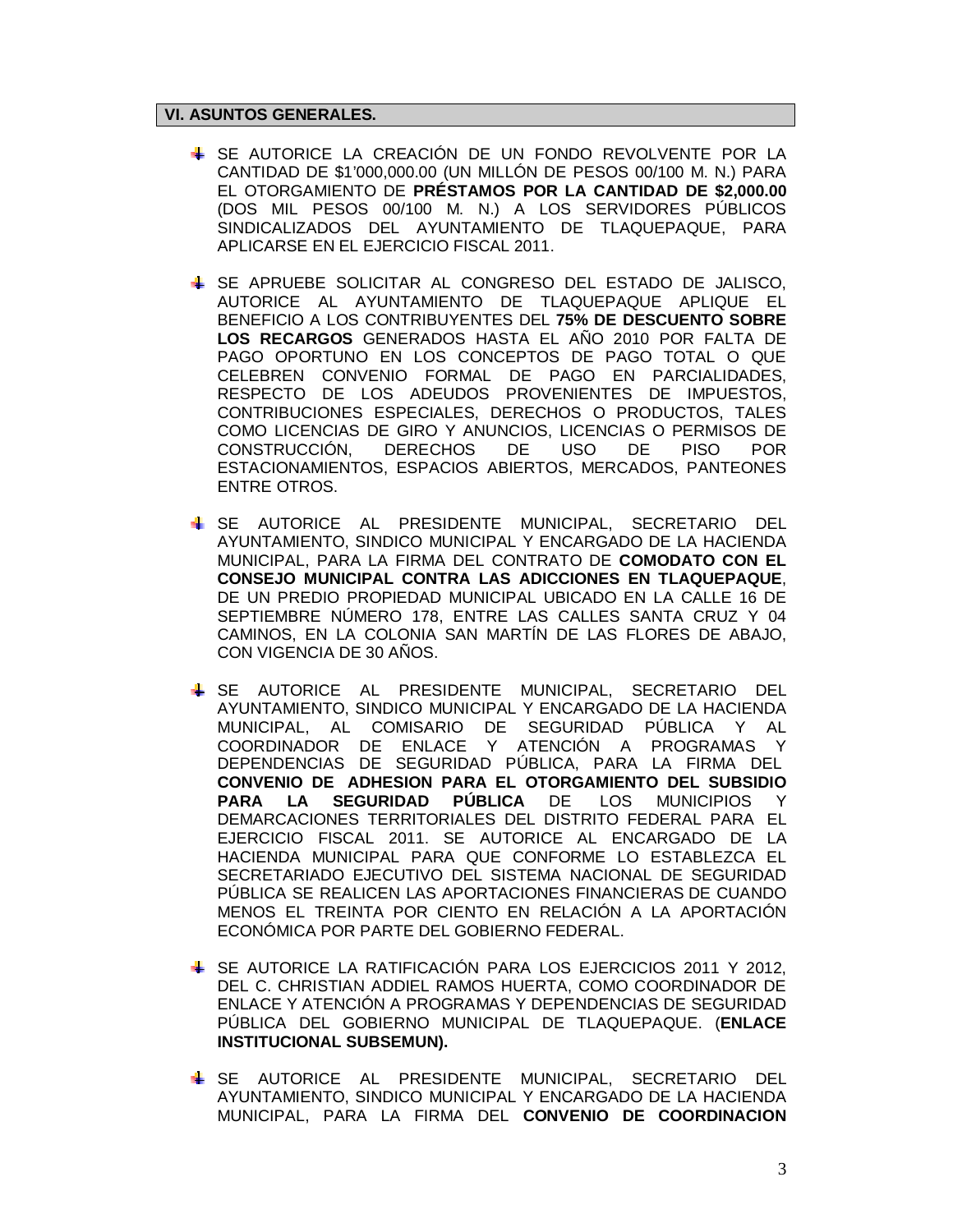**INTERMUNICIPAL QUE CELEBRAN LOS MUNICIPIOS DE GUADALAJARA, ZAPOPAN, TLAQUEPAQUE, TONALA, TLAJOMULCO DE ZUÑIGA, EL SALTO, IXTLAHUACAN DE LOS MEMBRILLOS Y JUANACATLÁN,** PARA LA CREACIÓN DEL ORGANO INTERMUNICIPAL DE COORDINACIÓN POLÍTICA DENOMINADO **"ASAMBLEA DE ALCALDES DEL ÁREA METROPOLITANA".**

- SE APRUEBA AL PRESIDENTE MUNICIPAL, SECRETARIO DEL AYUNTAMIENTO, SÍNDICO MUNICIPAL Y AL ENCARGADO DE LA HACIENDA MUNICIPAL, PARA CELEBRAR **CONVENIOS DE CONCERTACIÓN EN OBRAS COMPRENDIDAS EN EL RUBRO DE INFRAESTRUCTURA BÁSICA EJERCICIO FISCAL 2011**, Y EN SU CASO ACCIONES SOCIALES, CON LA APORTACIÓN DE RECURSOS MUNICIPALES Y/O ACCIONES, ASÍ COMO DE LA APORTACIÓN DE LOS BENEFICIARIOS.
- SE AUTORIZA QUE ESTE MUNICIPIO DE TLAQUEPAQUE, JALISCO, SE INCORPORE EN FORMA VOLUNTARIA AL PROGRAMA NACIONAL **"AGENDA DESDE LO LOCAL",** DESARROLLADO EN EL ESTADO DE JALISCO, POR EL GOBIERNO DEL ESTADO, A TRAVÉS DE LA SECRETARÍA GENERAL DE GOBIERNO, PARA EL PRESENTE EJERCICIO FISCAL 2011.
- **PRIMERO.-** SE AUTORICE AL PRESIDENTE MUNICIPAL, SECRETARIO DEL AYUNTAMIENTO, SÍNDICO MUNICIPAL Y ENCARGADO DE LA HACIENDA MUNICIPAL PARA LA FIRMA DEL **CONVENIO DE COLABORACIÓN ENTRE EL INSTITUTO DE TRANSPARENCIA E INFORMACION PUBLICA DEL ESTADO DE JALISCO** Y EL AYUNTAMIENTO DE TLAQUEPAQUE, CON EL FIN DE LLEVAR CABO UN PROYECTO CONJUNTO PARA LA PROMOCION Y DIFUSIÓN DE LA CULTURA DE LA TRANSPARENCIA Y EL DERECHO AL ACCESO A LA INFORMACIÓN. **SEGUNDO.-** SE AUTORICE Y SE INSTRUYA AL ENCARGADO DE LA HACIENDA MUNICIPAL PARA EROGAR LA CANTIDAD DE HASTA \$30,000.00 (TREINTA MIL PESOS 00/100 M.N.) A FAVOR DEL **INSTITUTO DE TRANSPARENCIA E INFORMACION PUBLICA DEL ESTADO DE JALISCO, PARA LA EDICIÓN DE 9,000 CUADERNOS PARA COLOREAR.**
- SE APRUEBA INCREMENTAR A LOS TRABAJADORES SINDICALIZADOS Y PENSIONADOS LA CANTIDAD DE \$450.00 (CUATROCIENTOS CINCUENTA PESOS 00/100 M.N.) MENSUALES EN EL CONCEPTO DE DESPENSA A PARTIR DEL 01 DE FEBRERO DE 2011. SE APRUEBA INCREMENTAR A LOS TRABAJADORES NO SINDICALIZADOS CUYO SUELDO MENSUAL NO REBASE LA CANTIDAD DE \$13,000.00 (TRECE MIL PESOS 00/100 M.N.) LA CANTIDAD DE \$450.00 (CUATROCIENTOS CINCUENTA PESOS 00/100 M.N.) MENSUALES EN EL CONCEPTO DE DESPENSA A PARTIR DEL 01 DE FEBRERO DEL 2011. SE APRUEBA INCREMENTAR AL PERSONAL ADMINISTRATIVO DE LA DIRECCION DE SEGURIDAD PUBLICA, CUYO SUELDO MENSUAL NO REBASE LA CANTIDAD DE \$13,000.00 (TRECE MIL PESOS 00/100 M.N.), LA CANTIDAD DE \$450.00 (CUATROCIENTOS CINCUENTA PESOS 00/100 M.N.) MENSUALES EN EL CONCEPTO DE DESPENSA A PARTIR DEL 01 DE FEBRERO DEL 2011. PARA EL PERSONAL OPERATIVO DE LA DIRECCION DE SEGURIDAD PUBLICA MUNICIPAL EL INCREMENTO SE REALIZARA UNA VEZ QUE SE CELEBRE EL CONVENIO ESPECIFICO DE ADHESION PARA EL OTORGAMIENTO